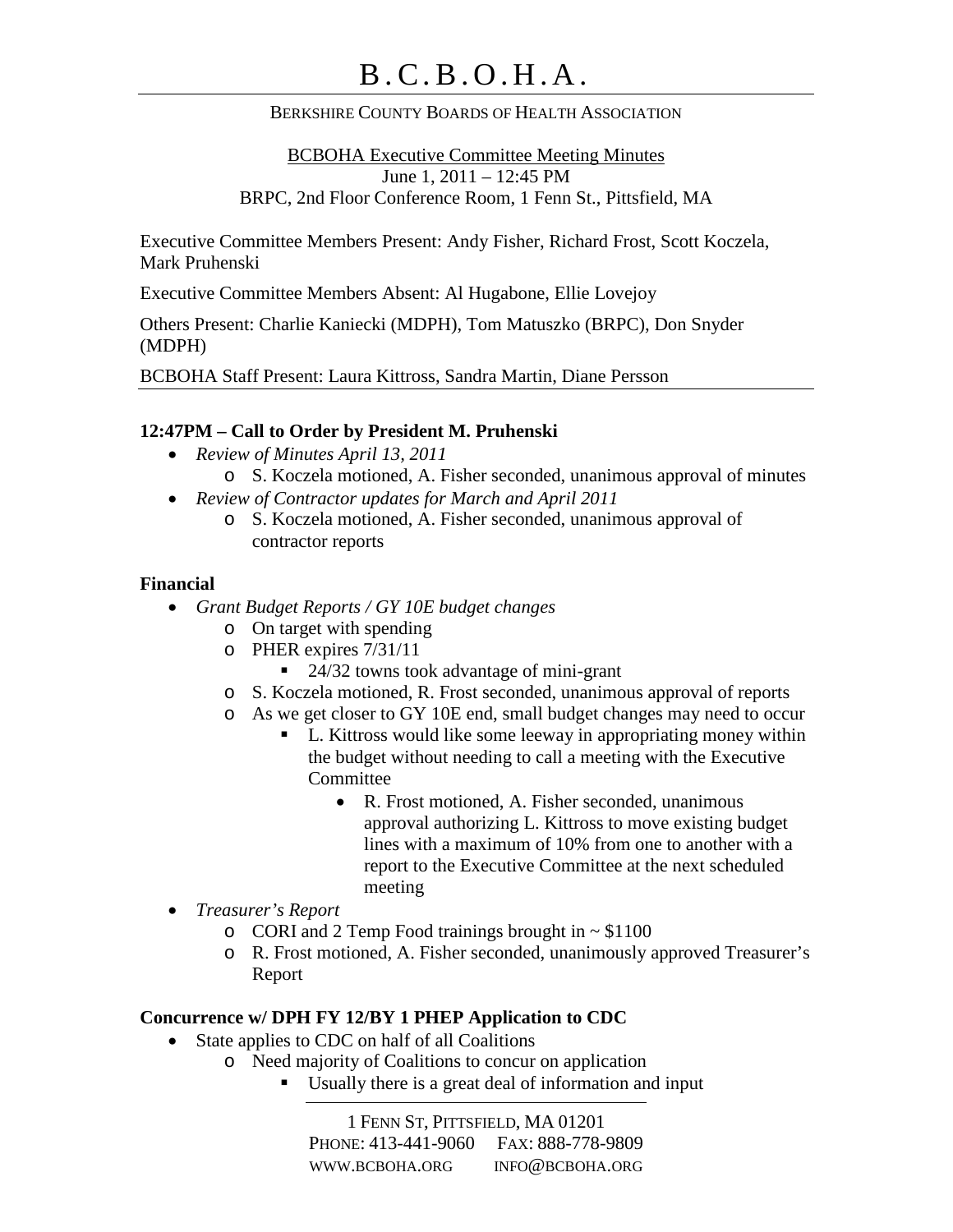- An email vote with all the BCBOHA membership has been previously used with the Executive Committee formalizing it at the Executive Committee meeting
	- o OML does not allow this anymore
		- **•** DPH agreed that Coalitions with an Executive Committee structure can have Executive Committee vote on behalf of the Coalition
- 5 year cycle is coming to an end
	- o 10 E coming to a close
		- Upcoming year will by BY1
			- State funding has been cut 12%, BCBOHA funding has been cut a total of 8%, with another 2% still to be allocated (so could be up to 10% cut)
			- Funding was given to the Coalition for Local Public Health, which primarily supports training in the eastern part of the state out of the local allocations. Western part of the state has been vocal about disagreeing with this strategy.
- If BCBOHA doesn't concur, looks bad and the CDC has begun holding money back from States that are in conflict
	- o This would be even worse
		- So, L. Kittross said, there really is no choice
			- L. Kittross and S. Martin have been very vocal about their disappointment
- A. Fisher asked for reasons not to concur
	- o Argument could be made that the additional 2% taken out of BCBOHA's budget only benefits the Eastern part of the State
		- R. Frost said we should start making demands for services
			- L. Kittross and S. Martin agree want more representation and will start the conversation about next year's budget immediately
- There has been no work plan or deliverables distributed
	- o L. Kittross suggested a contingent vote
		- Concur contingent of deliverables
- Vote must take place by  $6/\sqrt{17}$ 
	- o S. Koczela suggested with-holding concurrence to force release of documents
- It was agreed to take contingent vote and add note with conditions
	- o D. Snyder said that he heard the first year of the upcoming 5 year cycle will be a planning year
- M. Pruhenski said two votes should be taken so that DPH's application to CDC can be clean
- R. Frost motioned, A. Fisher seconded, unanimous approval for concurrence
- Concerns:
	- o No work plan or deliverables distributed, need more transparency with 5 organizations that are funded by DPH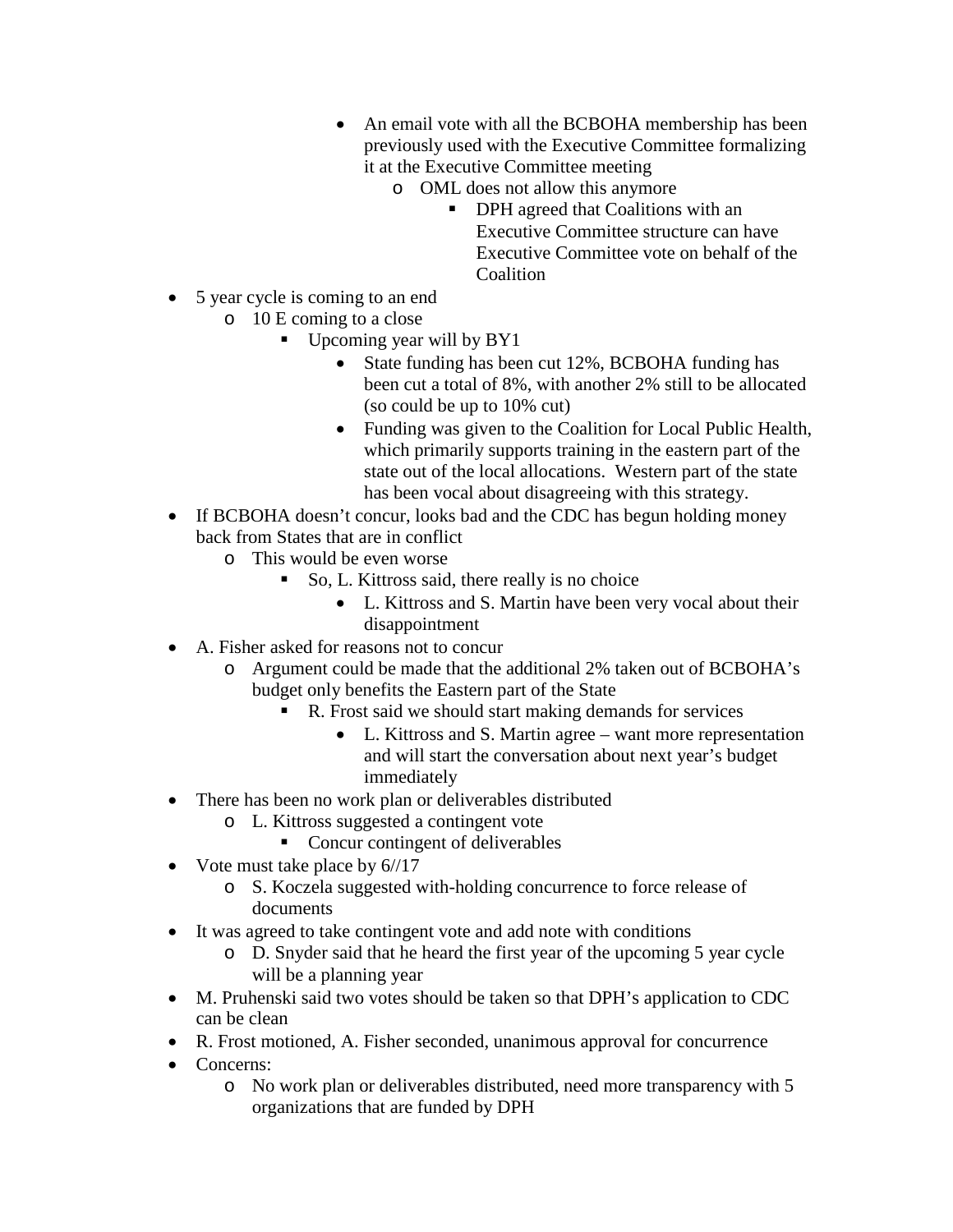- Conditions:
	- $\circ$  1 Work plan needs to be distributed before application is sent in
	- $\circ$  2 Deliverables need to be commensurate with funding
	- o 3 There needs to be immediate transparency for next year's budget
	- o 4 More information re: CLPH organizations and where the \$20,000 each goes
	- o 5 Western MA needs better representation
	- o R. Frost motioned, S. Koczela seconded, unanimous approval for M. Pruhenski to send email to DPH with concurrence and concerns/conditions

## **Old Business**

- *Training Classes Update (CORI, Orientation, Temp Food)*
	- o CORI at Berkshire Hills Country Club was a great success
	- o Orientation training has been postponed until the Fall because of the BPHA meetings
		- L. Kittross is sending it to LPHI for review
	- o Temp Food Event
		- 2 very successful training in Williamstown and Great Barrington
		- L. Kittross also gave the training in Ashfield at invitation of health agent
		- Will run the training again in Great Barrington in late June
- *Coalition Operating Principles Approval*
	- o Will be updated in September for Fall meeting
		- Will also review MRC Principals
	- o A. Fisher motioned, R. Frost seconded, unanimous approval of Operating Principals
- *Septic Installer season update / fees*
	- o L. Kittross passed out breakdown of past few years
		- White Engineering, D. Persson invoices, postage, etc. taken out
			- Recession hit profession hard
			- Bouncing back now
			- In black every year
			- Need to consider raising fees
				- o New Certification course raise from 125 to 130
				- o Recertification courses raise from 35 to 40
					- S. Koczela motioned, A. Fisher seconded, unanimous approval for raising fees

## **New Business**

- *FY 12 Dues*
	- o Should the dues be raised?
		- Can no longer bar someone from voting in Coalition business if dues haven't been paid
			- Although, scholarship fund could only be open to those whose fees are current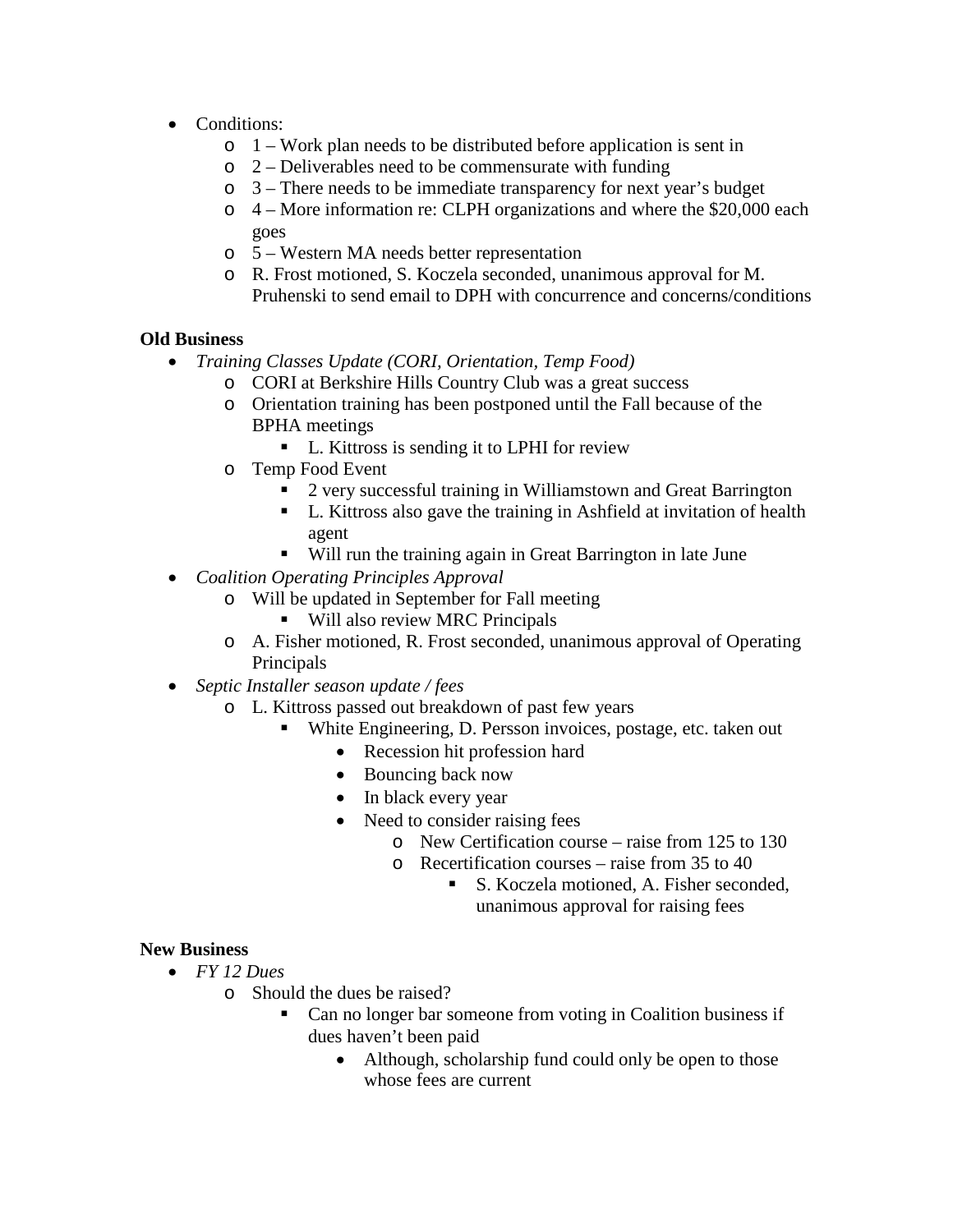- And, some trainings could have member vs. non-member fees
- o S. Koczela motioned, R. Frost seconded, unanimous approval for keeping dues at \$25
- *NACCHO Conference*
	- o Being held in Hartford, CT this year
	- o Egremont is covering the cost for S. Martin to go
	- o Would anyone on the Executive Committee like to go?
		- R. Frost motioned, A. Fisher motioned, unanimous approval for authorizing money if an Executive Committee member wants to go
		- Laura will send out the Agenda for the conference

# **Miscellaneous**

- E. Lovejoy has asked the Committee to consider moving the meetings to 3 or 3:30 so that she can attend
	- o That time does not work for any other Committee member
		- Will keep meetings at current time of 12:45

### **Adjourn – Quorum was lost at 2:00PM. What follows is for information purposes only**

# **Old Business**

- *DPH DIG Planning Grant / Berkshire Public Health Partnership Update*
	- o Next meeting on 6/2/11
	- o Consultant ad was in the Eagle and posted on the website
		- It is a planning position  $\sim$  8hrs and week for 8 weeks
			- There has been very little response
	- o Meetings are going well
- *Office Space (BRPC)*
	- o Lease between BRPC and Compuworks expires 9/2011
	- o It is looking like they will stay at Fenn St.
		- Everyone at BCBOHA is happy with the current space
- *IRAA Faith-based Project*
	- o Homeland Security Council grant to the 4 Counties
	- o Taking on faith-based groups with a focus on the IRAA population
	- o There will be one Coordinator from each County and one Regional Coordinator for the group
		- **FRCOG** has been the fiduciary for previous IRAA grants
		- $\blacksquare$  BRPC is now taking it on
		- There have been 4 or 5 applications for the Regional Coordinator position and they are being reviewed now
- *EDS Planning / Mini Grant Update*

## **New Business**

• *RWJF Research Grant*